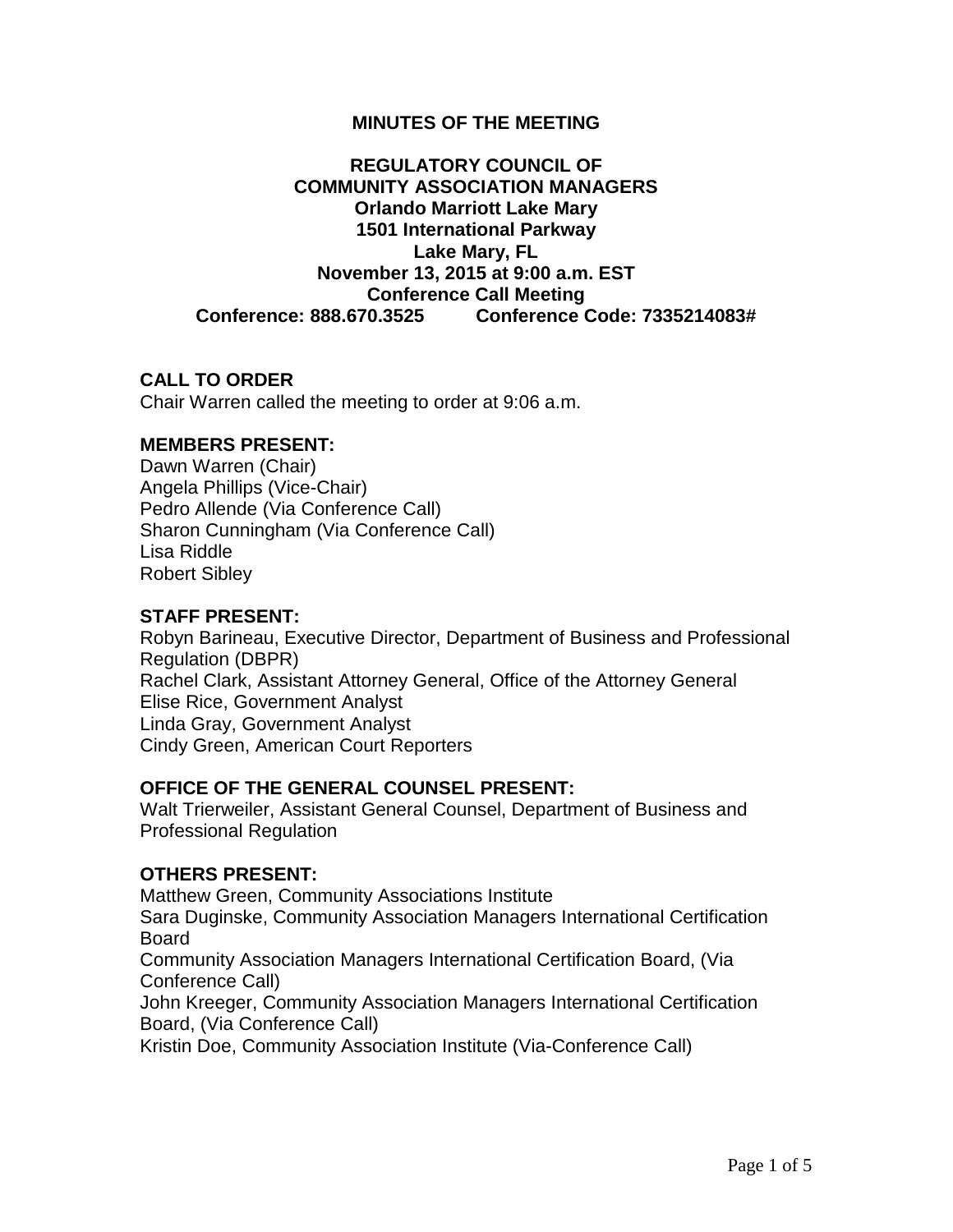Ms. Barineau welcomed and introduced the newest member, Lisa Riddle, and the Council's newest Assistant Attorney General, Rachel Clark. Ms. Barineau also informed the Board that Elise Rice would retire in a couple of months and introduced Melinda "Linda" Gray as her replacement.

# **APPROVAL OF THE MINUTES OF THE MEETING, AUGUST 21, 2015**

**MOTION:** Ms. Phillips made a motion approve the minutes as written.

**SECOND:** Mr. Allende seconded the motion and the motion passes unanimously.

# **REPORTS**

# **Prosecuting Attorney Report – Walt Trierweiler, OGC**

Mr. Trierweiler provided an email to the Council office that indicated since the last meeting a total of cases closed in October are 43, down from a high of 125 in September. The number of new CAM cases received in October are 31. Mr. Trierweiler stated that he received 23 new cases for the last week of November. Current cases as of November 6, 2015, are 134, down from a high of 284 in July. The Office of General Counsel's goal is to be under 100 total cases by end of 2015. At the meeting, Mr. Trierweiler provided reports that indicated there are 36 cases received in the legal office and one case ready for a default hearing, and 85 cases that are public record. Mr. Trierweiler also provided the members with a graph/chart that indicated this information.

# **COUNSEL REPORT – RACHEL CLARK**

**Rules Report 2015-2016 Annual Regulatory Plan** No discussion.

# **61E14-2.001, F.A.C. – Standards of Professional Conduct**

The Council was advised that this rule was published and that a letter was received from the Joint Administrative Procedures Committee (JAPC). Mr. Harris responded to the letter and the adoption notice was sent to the Council office last week.

# **RULE 61E14-1.004 EXAMINATION REVIEW (REPEAL)**

Ms. Barineau and Ms. Clark explained to the Council the need to repeal Rule 61E14-1.004, F.A.C., because the Department is responsible for the examination pursuant to Rule 61-11.007, F.A.C. - Conduct at Test site, and Notice of Protection Privileges by and to the Department.

Ms. Clark asked the Council to make a motion to repeal this rule.

**MOTION:** Vice-Chair Phillips made a motion to repeal Rule 61E14-1.004, F.A.C., on the basis that the Department handles examination requirements for the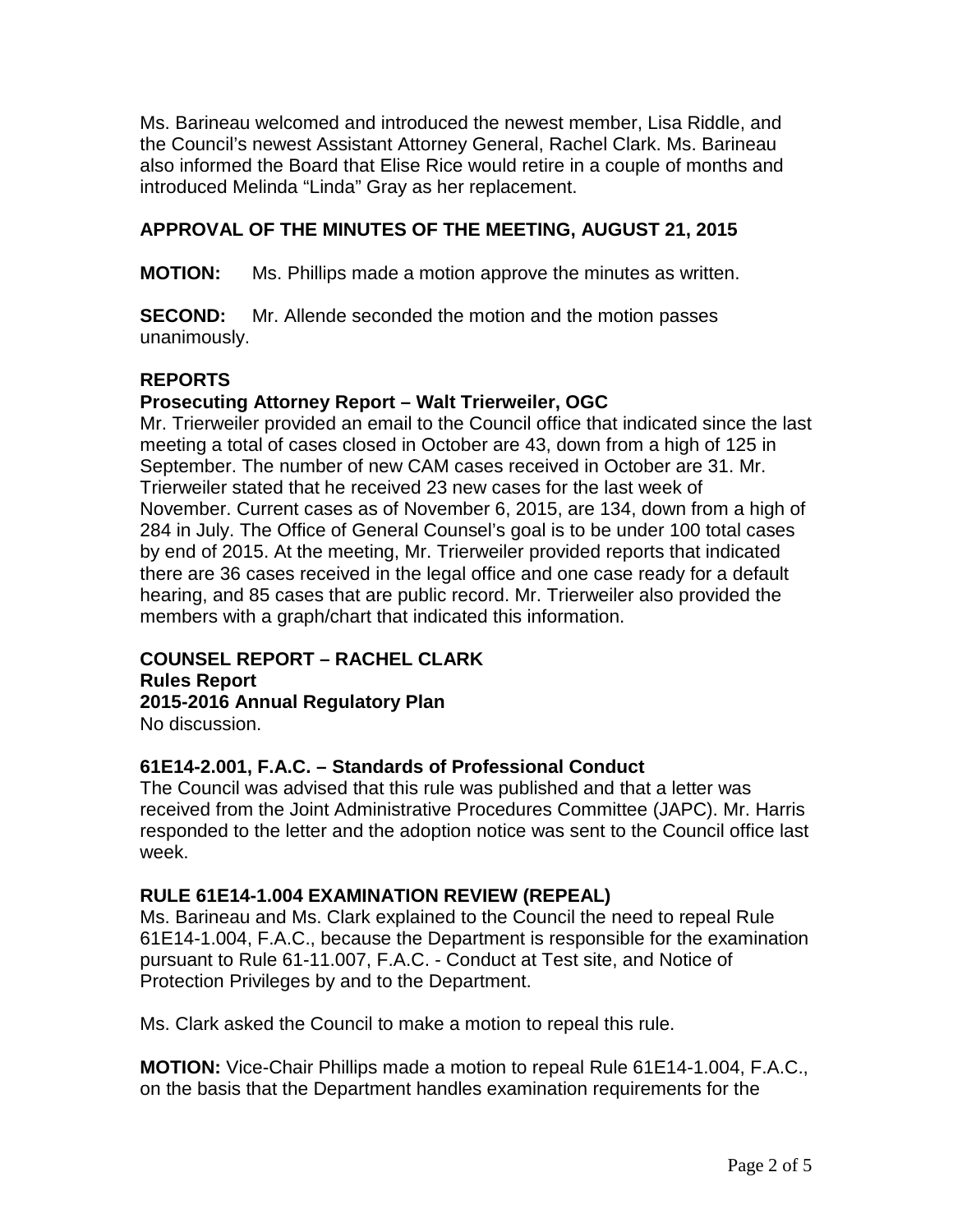Department pursuant to Rule 61-11.007, F.A.C. – Conduct at Test Site, and Notice of Protection Privileges by and to the Department.

**SECOND:** Ms. Cunningham seconded the motion and it passed unanimously.

**MOTION:** Vice-Chair Phillips made a motion that the Council determined that a SERC was not required, nor was legislative ratification necessary.

**SECOND:** Mr. Sibley seconded the motion and it passed unanimously.

# **STATEMENT OF THE RCCAM OF SUPREME COURT ADVISORY OPINION**

Vice-Chair Phillips recommended that this matter be discussed at the end of the meeting.

# **RESPONSE TO MS. PATRICIA RODGERS**

Vice-Chair Phillips recommended that this matter be discussed at the end of the meeting.

# **EXECUTIVE DIRECTOR REPORT – ROBYN BARINEAU FINANCIAL REPORT – JUNE 30, 2015**

Ms. Barineau reported that the balance in the Council's operating account was (\$432.460). The Unlicensed Activity Account balance is (\$157.543). Ms. Barineau explained to the Council that the Department is continuing to develop a plan to address the negative balances. Ms. Barineau said that as soon as the plan is developed that she would provide it the Council.

Future Meeting Dates February 26, 2016 – Conference Call May 20, 2016 – Conference Call August 19, 2016 – Conference Call November 4, 2016 – Fernandina Beach

# **NEW BUSINESS**

There was no new business to come before the Council at this time.

# **OLD BUSINESS**

### **Letter from Dawn M. Bauman, Community Association Institute; Letter to Patricia Rogers; and Statement of the RCCAM of the Supreme Court Advisory Opinion**

Ms. Barineau informed the Council that there were representatives present from Community Associations Institute (CAI).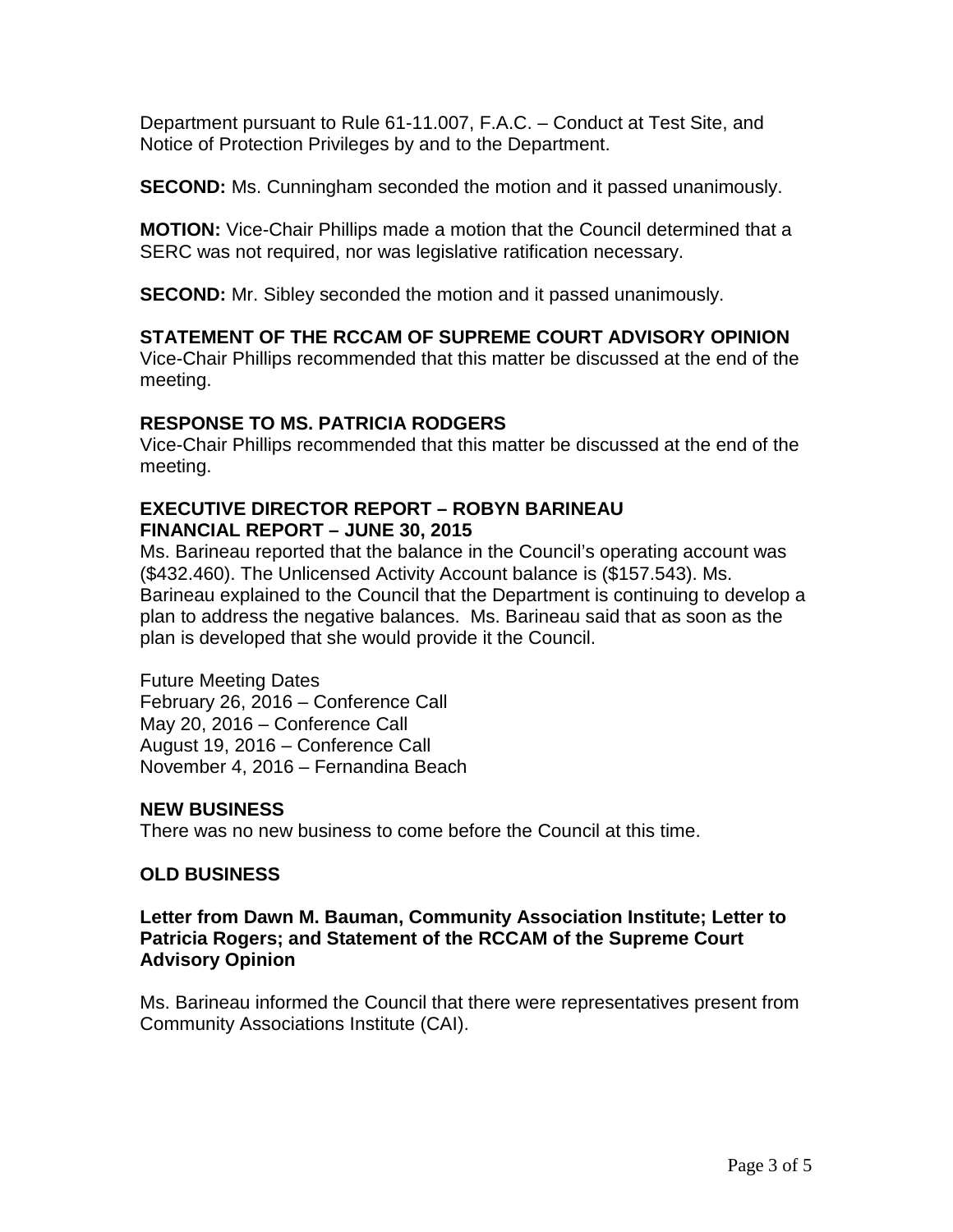The Council discussed the letter from Dawn Bauman with the Community Associations Institute and the letter sent to Ms. Patricia Rogers from Mr. Lawrence Harris, Assistant Attorney General.

Ms. Bauman's letter is requesting the Council to render a legal opinion related to the Florida Supreme Court opinion.

Ms. Clark informed the Council that they do not have the statutory authority to issue any opinion, comments or guidance regarding the May 14, 2015, Florida Supreme Court opinion – SC 13-889.

Vice-Chair Phillips discussed her concerns specifically page two, paragraph five and six of Ms. Bauman's letter.

Ms. Clark reiterated to the Council that it is not within the Council's jurisdiction to issue an opinion or provide guidance for the unlicensed practice of law.

Chair Warren asked the representatives present in the audience from CAI if they had any comments or any other information to add to this discussion. Mr. Green addressed the Council with his concerns.

Mr. Trierweiler, Assistant General Counsel, informed the Council that the Department does not have the authority to prosecute the unlicensed practice of law.

Chair Warren asked representatives on the telephone from CAI if they had any additional comments or concerns. Mr. John Kreeger reinforced Mr. Green's concerns.

After discussion, it was determined that anyone could petition the Florida Supreme Court for an opinion and that the Council does not have the authority to issue any opinion, comments or guidance related to the unlicensed practice of law.

The Council supports Mr. Harris' draft "Statement of the Regulatory Council of Community Association managers regarding Supreme Court advisory Opinion No. SC13-889, "Activities of Community Association Managers"."

Ms. Barineau asked Ms. Clark if a motion was necessary to approve Mr. Harris' statement. Ms. Clark stated no motion was necessary.

Ms. Barineau asked the Council if they supported removing the word "draft" from Mr. Harris' Statement and if the Council supported placing the Statement on the Council's website with the hyperlink to the Florida Supreme Court Opinion.